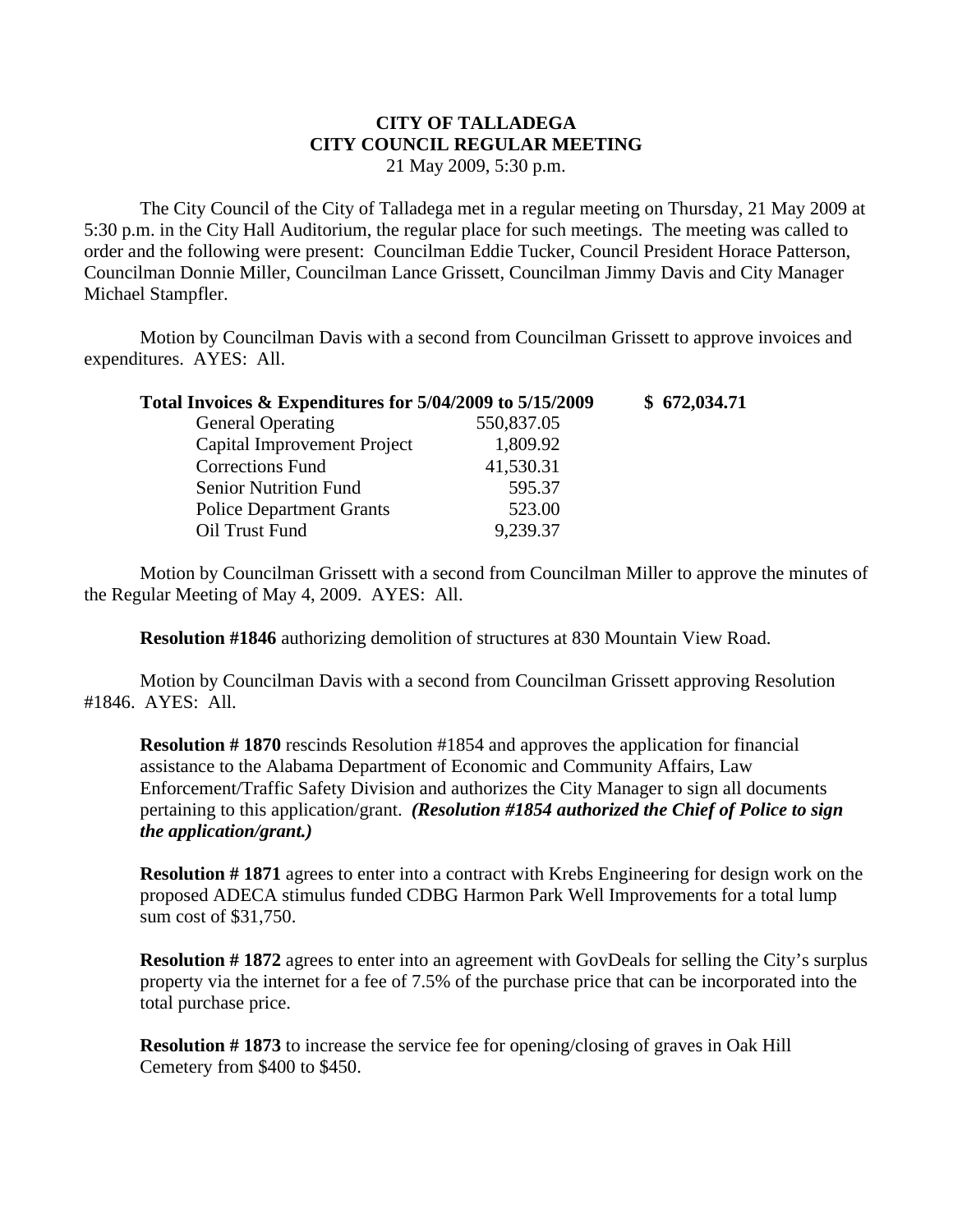Motion by Councilman Davis with a second from Councilman Miller approving Resolutions #1870-#1873. Roll Call. AYES: All.

Motion by Councilman Grissett with a second from Councilman Davis to approve the Water Department's invoices and expenditures. AYES: Councilman Davis, Councilman Grissett, Council President Patterson and Councilman Miller. NAYS: Councilman Tucker.

## **Total Invoices & Expenditures for 5/01/2009 to 5/14/2009 \$ 375,760.97**

Lynne Bonner, member of the Talladega Merchants Association (TMA), handed out a letter and flyer to the Council concerning the upcoming July  $4<sup>th</sup>$  Talladega Market Day and the activities that were planned. Ms. Bonner stated that the TMA wanted the market vendors, free watermelon and face painting to lead right up to the live music and fireworks at Veterans' Park that night.

Councilman Grissett commented on the absence of a memo from the Water Department Director concerning the Harmon Park Well improvements proposal and indicated that he was bothered by the fact that as the liaison to the Water Department he was not personally informed of proposal before it came before the Council. Councilman Grissett added that he understood that there are stimulus funds that were not available earlier and that he had no problem with going after grant money, but indicated he would have liked to have been informed as soon as the project was considered. Assistant Manager Brian Muenger stated that there was a tight deadline on this project (June  $3<sup>rd</sup>$ ) and that there was some previous correspondence about this and other projects, but until the actual guidelines were put forth the administration wasn't sure if the Harmon Park improvements qualified for the grant. Councilman Miller asked if the proposed improvements would clean up the well and eliminate line pressure outside of town. Terry Hanner stated that it would clean up the well and get it operational again, but would not help water pressure only increase the amount of water available. Councilman Grissett stated that the cost of getting the well operational was less than have the additional water run through the water treatment plant. Council President Patterson requested that a system be developed to automatically email or memo to council members when such an item as this comes up again.

Assistant Manager Muenger announced the Brownfield Grant Award. Council President Patterson stated that this puts Talladega on the cutting edge of something important and that the EPA is happy to get this going in this area of Alabama.

Mr. Muenger announced a memorandum of intent with the Allen-Ricky Corporation for dividing the cost with the City to extend the City sewer lines along Highway 77.

Update on the request to make Cedar Street a two-way street during non-school hours and days was presented by Mr. Muenger. The administration's recommendation is that it remain a one-way street at all times to avoid confusion. Councilman Miller indicated that he believed there was a misunderstanding as to what the original request was, which was that the Cedar Street only be two-way during the summer when the schools are not in session. He asked that the request be reconsidered under these terms and that a public hearing should be held. Council President Patterson indicated that a petition of all residents along the street would be needed and that the public hearing could be part of the pre-council meeting.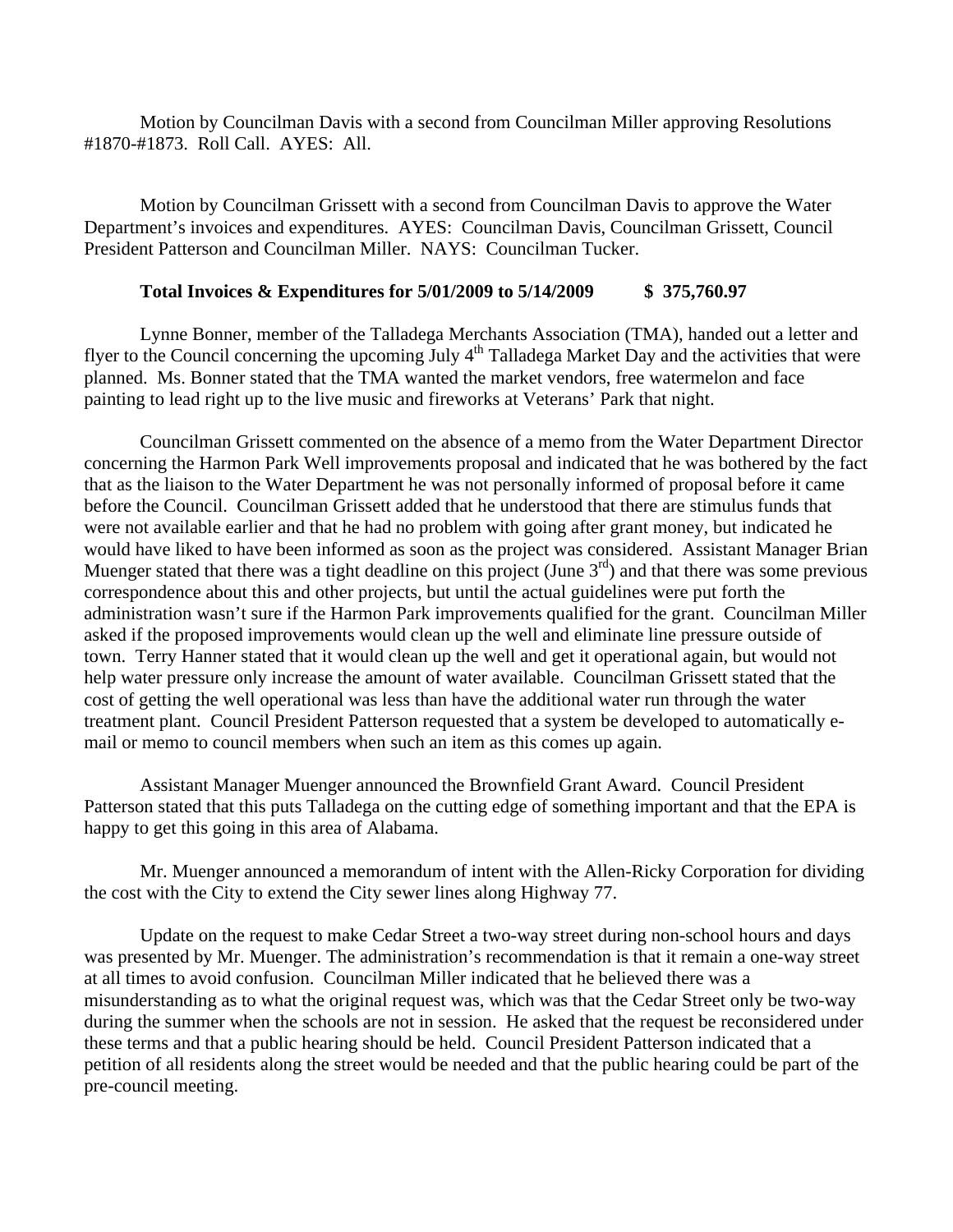Assistant Manager Muenger informed the Council that the annexation and civil service bills had passed the legislature and were now waiting on the Governor's signature.

Council President Patterson requested that Department Heads attend the Council meetings. Council President Patterson commented that a 32-year employee, Ms. Patricia Graham, who was working in the Pitter Patter program which has now been discontinued, has asked to stay in the Recreation Department and not be moved to the Library. He further commented that Ms. Graham did sign a document stating that she understood the situation and was willing to move to the Library, but she signed that document because she felt it was her only option to keep a job. Council President Patterson asked that the situation be looked into by the Manager to see what could be done.

Mayor York announced that Condoleezza Rice, former United States Secretary of State, would be the commencement speaker for the Talladega High School graduation and that the ceremony had been moved from Harwell Auditorium to the Mary Dumas stadium to accommodate as many people as possible.

Councilman Miller requested that the Assistant Manager follow up with the Chief of Police concerning areas where people have been dumping trash along the Coosa River Annex section. Councilman Miller also announced that the tickets for the after Christmas Parade reception are on sale now and that there were even bigger plans for Christmas Parade 2010.

Motion by Councilman Grissett with a second from Councilman Tucker to formally invite the representative for the Census Bureau out of Atlanta to the next council meeting. AYES: All.

Councilman Grissett stated that the Municipal Airport Board had received their audit and that there were "no exceptions" which is very good.

Councilman Grissett also indicated that Mr. McBride had reminded him that this was the City's 175<sup>th</sup> anniversary. Councilman Grissett requested that the Council work with the Chamber to organize a proper celebration before the end of the year. Council President Patterson suggested that the celebration also be part of honoring those who had fallen with flags along the Jimmy Freeman Highway and the Stephen White Memorial Blvd. as suggested by Councilman Tucker. Councilman Grissett also suggested a time capsule. Council President Patterson requested that Councilman Miller take the lead on the project as liaison to the Chamber of Commerce.

Councilman Davis indicated he was very excited about the Brownfield grant, indicating that it was the City Manager's project and that it had potential to change the community. Councilman Davis commented on the website indicating that there are still voluntary water restrictions and requested that the City Manager should look into whether those restrictions should still be posted. Councilman Davis also wished to thank the legislature for approving the local bills and Councilman Grissett suggested that an official letter be presented to the legislature thanking them for the passage of the bills.

Council President Patterson indicated that the 175<sup>th</sup> anniversary celebration could incorporate a time capsule, flags and honoring those who have gone through the local school system and gone on to succeed.